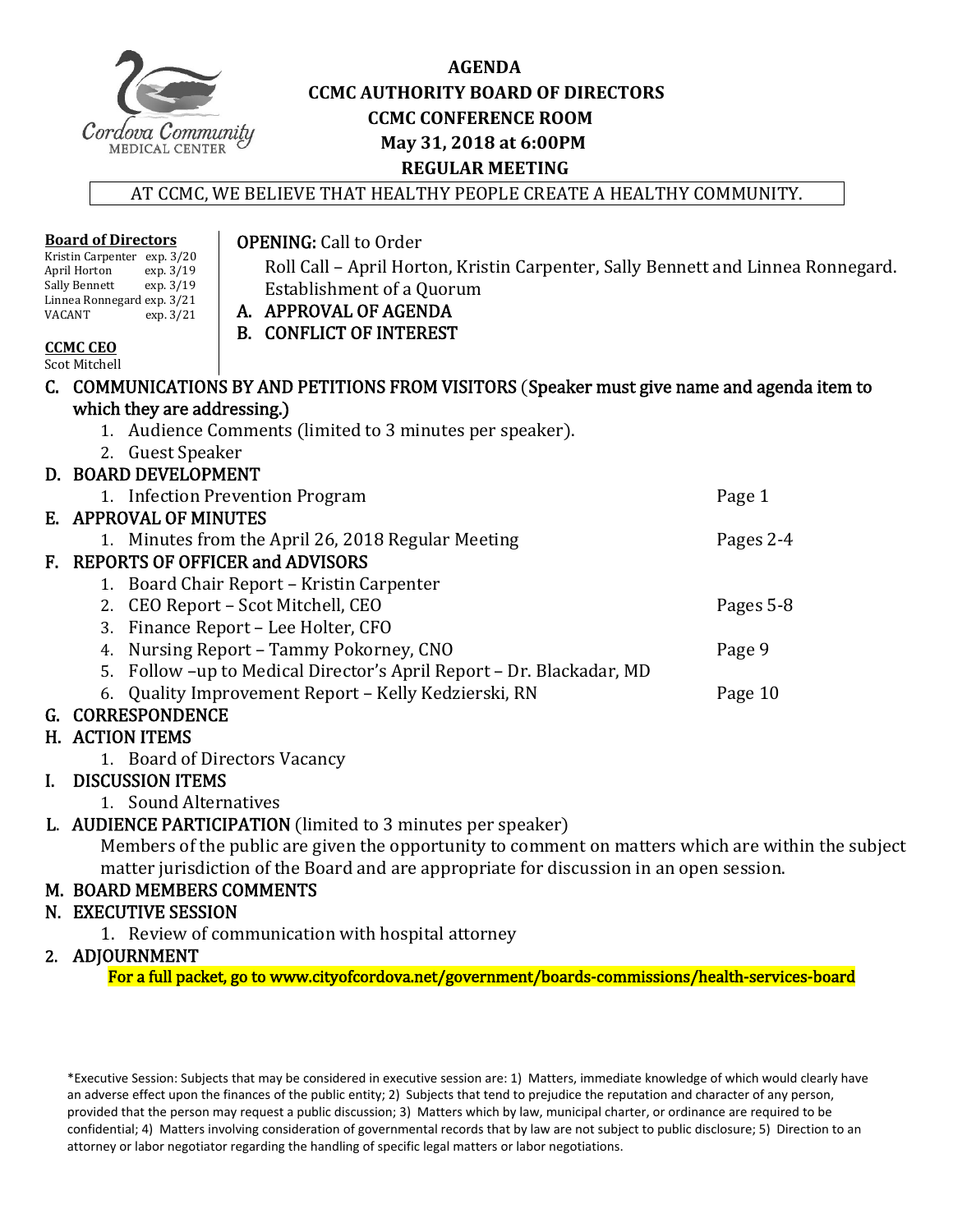

**Board of Directors**

## **AGENDA CCMC AUTHORITY BOARD OF DIRECTORS CCMC CONFERENCE ROOM May 31, 2018 at 6:00PM REGULAR MEETING**

AT CCMC, WE BELIEVE THAT HEALTHY PEOPLE CREATE A HEALTHY COMMUNITY.

**OPENING: Call to Order** 

| Kristin Carpenter exp. 3/20<br>April Horton<br>exp. 3/19<br>Sally Bennett<br>exp. 3/19<br>Linnea Ronnegard exp. 3/21<br>VACANT<br>exp.3/21<br><b>CCMC CEO</b><br>Scot Mitchell | Roll Call – April Horton, Kristin Carpenter, Sally Bennett and Linnea Ronnegard.<br>Establishment of a Quorum<br>A. APPROVAL OF AGENDA<br><b>B. CONFLICT OF INTEREST</b> |           |  |
|--------------------------------------------------------------------------------------------------------------------------------------------------------------------------------|--------------------------------------------------------------------------------------------------------------------------------------------------------------------------|-----------|--|
|                                                                                                                                                                                | C. COMMUNICATIONS BY AND PETITIONS FROM VISITORS (Speaker must give name and agenda item to                                                                              |           |  |
| which they are addressing.)                                                                                                                                                    |                                                                                                                                                                          |           |  |
| 1. Audience Comments (limited to 3 minutes per speaker).                                                                                                                       |                                                                                                                                                                          |           |  |
| 2. Guest Speaker                                                                                                                                                               |                                                                                                                                                                          |           |  |
| D. BOARD DEVELOPMENT                                                                                                                                                           |                                                                                                                                                                          |           |  |
|                                                                                                                                                                                | 1. Infection Prevention Program                                                                                                                                          | Page 1    |  |
| E. APPROVAL OF MINUTES                                                                                                                                                         |                                                                                                                                                                          |           |  |
|                                                                                                                                                                                | 1. Minutes from the April 26, 2018 Regular Meeting                                                                                                                       | Pages 2-4 |  |
| F. REPORTS OF OFFICER and ADVISORS                                                                                                                                             |                                                                                                                                                                          |           |  |
|                                                                                                                                                                                | 1. Board Chair Report – Kristin Carpenter                                                                                                                                |           |  |
|                                                                                                                                                                                | 2. CEO Report - Scot Mitchell, CEO                                                                                                                                       | Pages 5-8 |  |
| 3.                                                                                                                                                                             | Finance Report – Lee Holter, CFO                                                                                                                                         |           |  |
| 4.                                                                                                                                                                             | Nursing Report – Tammy Pokorney, CNO                                                                                                                                     | Page 9    |  |
| 5.                                                                                                                                                                             | Follow -up to Medical Director's April Report - Dr. Blackadar, MD                                                                                                        |           |  |
| 6.                                                                                                                                                                             | Quality Improvement Report - Kelly Kedzierski, RN                                                                                                                        | Page 10   |  |
|                                                                                                                                                                                |                                                                                                                                                                          |           |  |

# G. CORRESPONDENCE

## H. ACTION ITEMS

1. Board of Directors Vacancy 

## I. DISCUSSION ITEMS

1. Sound Alternatives 

## L. AUDIENCE PARTICIPATION (limited to 3 minutes per speaker)

Members of the public are given the opportunity to comment on matters which are within the subject matter jurisdiction of the Board and are appropriate for discussion in an open session.

## M. BOARD MEMBERS COMMENTS

## N. EXECUTIVE SESSION

1. Review of communication with hospital attorney

## 2. ADJOURNMENT

For a full packet, go to www.cityofcordova.net/government/boards-commissions/health-services-board

\*Executive Session: Subjects that may be considered in executive session are: 1) Matters, immediate knowledge of which would clearly have an adverse effect upon the finances of the public entity; 2) Subjects that tend to prejudice the reputation and character of any person, provided that the person may request a public discussion; 3) Matters which by law, municipal charter, or ordinance are required to be confidential; 4) Matters involving consideration of governmental records that by law are not subject to public disclosure; 5) Direction to an attorney or labor negotiator regarding the handling of specific legal matters or labor negotiations.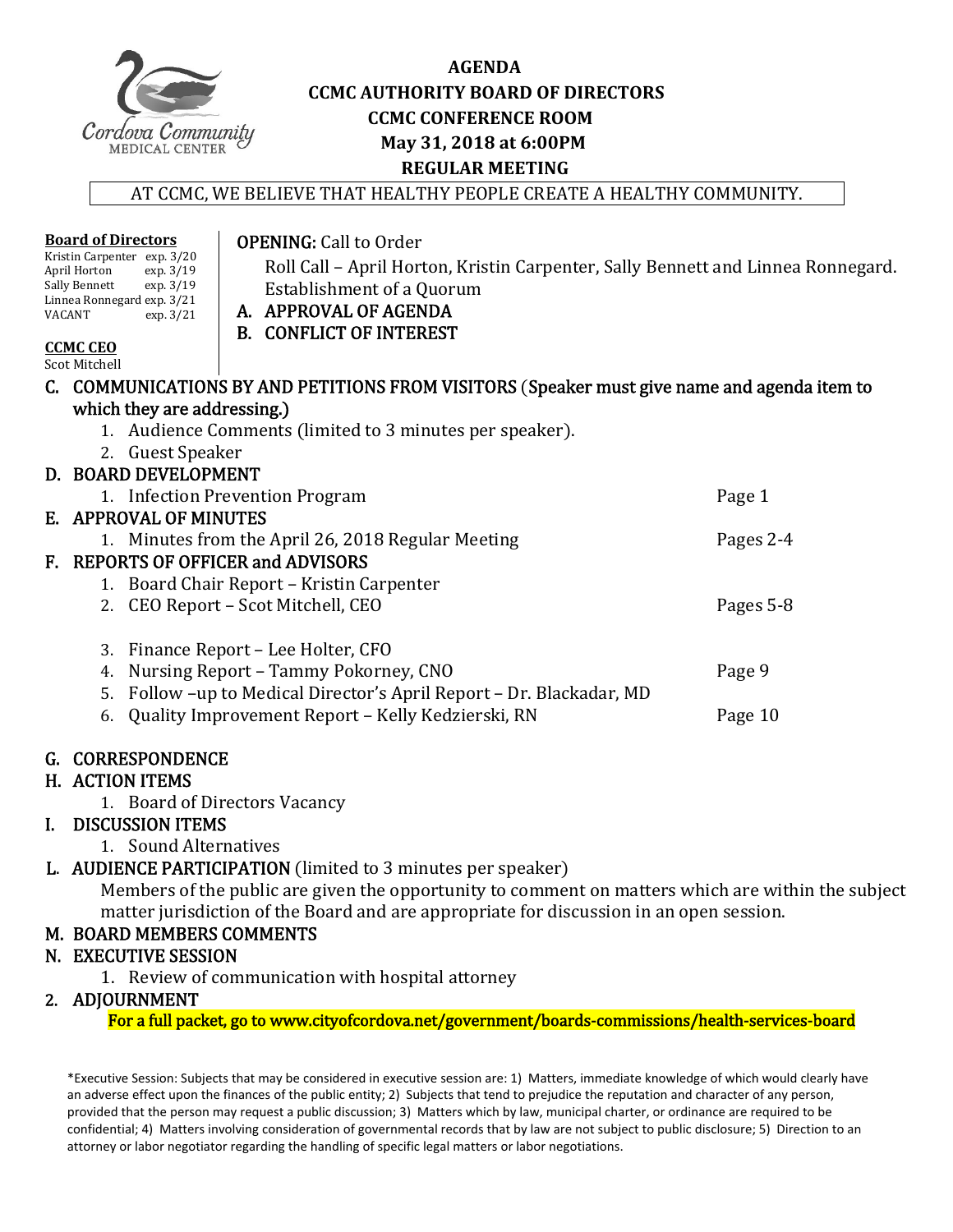To: CCMC Authority Board of Directors From: Kelly Kedzierski, RN RE: May 2018 Infection Control

### **Infection Control**

CCMC puts infection control and basic hygiene at the heart of good management and clinical practice, and is committed to ensuring that appropriate resources are allocated for effective protection of patients, their relatives, staff and visiting members of our community. In this regard, emphasis is given to the prevention of healthcare associated infections, the reduction of antibiotic resistance and the sustained improvement of cleanliness in the hospital. Infection control is a team effort and we are very pleased with all of the hard work and dedication of each and every one of our team members.

- The infection control committee has been having monthly meetings to ensure that we are keeping track of the infection control needs throughout the hospital as well as addressing concerns that could potentially affect the community. The last meeting was held on May 8th, 2018.
- I have been doing Kitchen audits and am very pleased with our kitchen staff for all of their hard work. Food safety is so much more than just washing your hands and countertops.

#### **Fun Facts**

- The CDC estimates that each year 48 million people get sick from a foodborne illness, 128,000 are hospitalized, and 3,000 die.
- Researchers have identified more than 250 foodborne diseases.
- Most of them are infections, caused by a variety of bacteria, viruses, and parasites.
- Harmful toxins and chemicals also can contaminate foods and cause foodborne illness.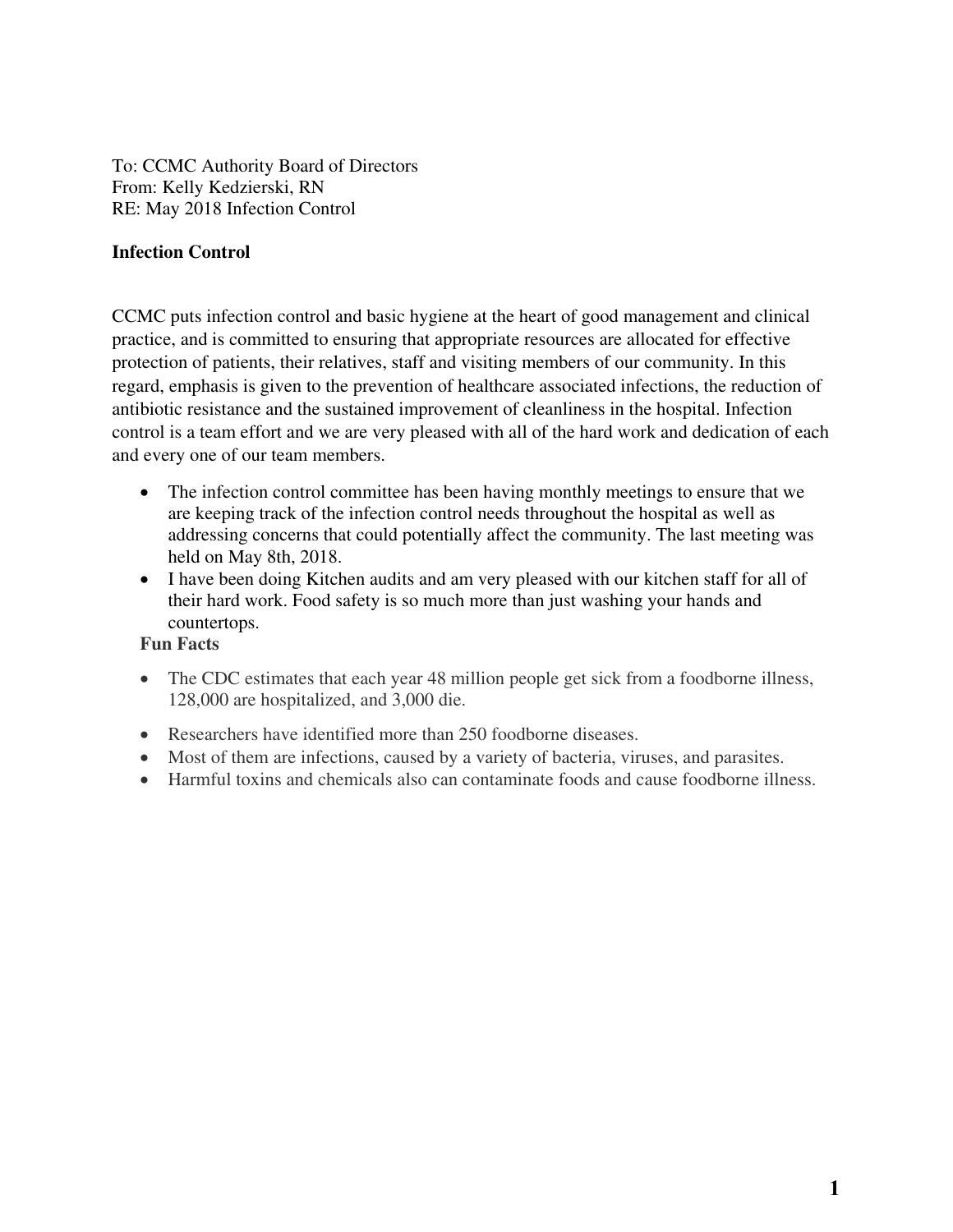# **Minutes CCMC Authority – Board of Directors CCMC Admin Conference Room April 26, 2018 at 6:00pm Regular Meeting**

# **CALL TO ORDER AND ROLL CALL –**

 **Kristin Carpenter** called the Board Meeting to order at 6:00pm. Board members present: **April Horton, Sally Bennett, Kristin Carpenter, and Linnea Ronnegard.** 

A quorum was established. 4 members present.

CCMC staff present: Scot Mitchell, CEO; Lee Holter, CFO; Tammy Pokorney, CNO, Rona Haberman, Clinician for Sound Alternatives, Faith Wheeler-Jeppson, Executive Admin Assistant, and Barb Jewell, DD Case Manager.

# **A. APPROVAL OF AGENDA**

 **M/ Bennett S/ Horton** "move to approve the Agenda as amended." **4 yeas, 0 nay Motion passed.** 

**B. CONFLICT OF INTEREST**  $\sim$  None

# **C. COMMUNI CATI ONS BY AND PETI TI ONS FROM VI SI TORS**

- **1. Audience Participation** ~ None
- **2. Guest Speaker** ~ None

# **D. BOARD DEVELOPMENT**

# **1. Hospital Strength I ndex**

**Scot Mitchell** reviewed the Hospital Strength Index in a PowerPoint for the Board. (A hardcopy of that information is in the permanent record).

# **E. APPROVAL OF MI NUTES**

**M/ Bennett S/ Horton** "move to approve the March 22, 2018 Regular Meeting Minutes as amended".

# **4 yeas, 0 nay**

## **Motion passed.**

# **F. REPORT OF OFFI CERS AND ADVI SORS**

- **1. Board Chair Report ~ Kristin Carpenter** reported that we had a Worksession about the Bylaws, and she had met with Scot on the Agenda.
- **2. CEO's Report** ~ Scot Mitchell, CEO reported that the written CEO report is in the packet. A few additional items reported on were that the budget for the state is changing, it has not been approved yet. The supplemental appropriations that was approved a month or so ago has enough money to pay claims through the middle of May. The Health Fair went well, our staff reported that they had a bigger turn out than in past years.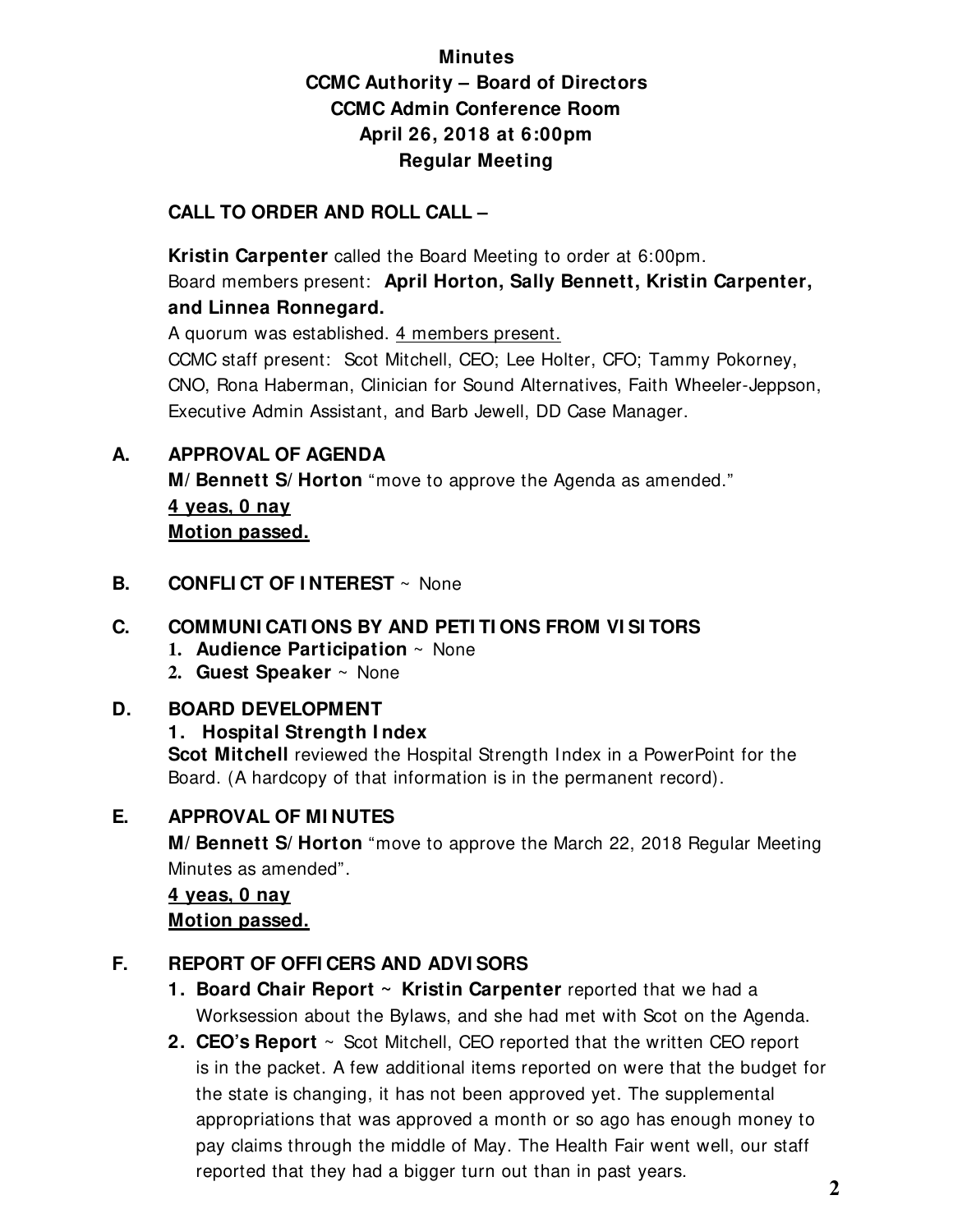- **3. Medical Directors Report** ~ Dr. Blackadar reported that they have been working hard to get the Antibiotic Stewardship Program going. There is a difference between Patient Satisfaction and Patient Care, sometimes the patient isn't happy because of an outcome, but their care is great. A general discussion ensued regarding shingles and Dr. Blackadar stated that he would conduct some research and report back in the May meeting.
- **4. Finance Report** ~ Lee Holter, CFO reviewed the March 2018 Financials. A few highlights were, Days cash on hand for March was 20.1 days compared to February with 28.3. AR increased \$102K in March. AP and Payroll liabilities decreased by \$114k and \$10k. Miscellaneous revenue decreased by the \$325k transferred to the City loan. Revenue is above budget by \$103k. Professional services is \$30k above budget. Days in AR were 74.8 in February and went up to 77.1 in March. Supplies YTD was under budget. The Cost Report will be done by the end of May. Lee has submitted his resignation, and his last day will be May 31st.
- **5. Nursing Report** ~ Tammy Pokorney, CNO summarized the Nursing report that was in the packet. A few highlights from the Nursing Department Report are that 3 new permanent nurses have been hired, and the clinic nurse that replaced Gladah Hicks has been in place for approximately 3 weeks. LTC Census is at 10, and 2 Swing beds are occupied. Point Click Care is fully operational, Relias Learning Management System go live is 3/31, Evident is moving along, Manager initial training will be April 23rd-25<sup>th</sup>, LEAN training is April 16<sup>th</sup>-20<sup>th</sup>.
- **6. Quality I mprovement Report** ~ Tammy Pokorney, CNO reported to the board that the Quality Report is in the packet.
- **7. I nfection Control Report** ~ Tammy Pokorney, CNO reported to the board that the Infection Control Report is in the packet.

# **G. CORRESPONDENCE** ~ None

# **H. ACTI ON I TEMS**

# **1. CCMC Corporate Compliance Plan**

**M/ Horton S/ Bennett** "I move that the CCMC Authority Board of Directors approve the CCMC Corporate Compliance Plan as presented."

# **4 yeas, 0 nay Motion passed.**

# **2. Behavioral Health Grant Audit**

**M/ Horton S/ Bennett** "I move that the CCMC Authority Board of Directors approve the State required Behavioral Health Audit to be performed by Dingus, Zarecor & Associates PLLC at a cost not to exceed \$2,500."

# **4 yeas, 0 nay Motion passed.**

**3. Upgrade to Digital Radiology**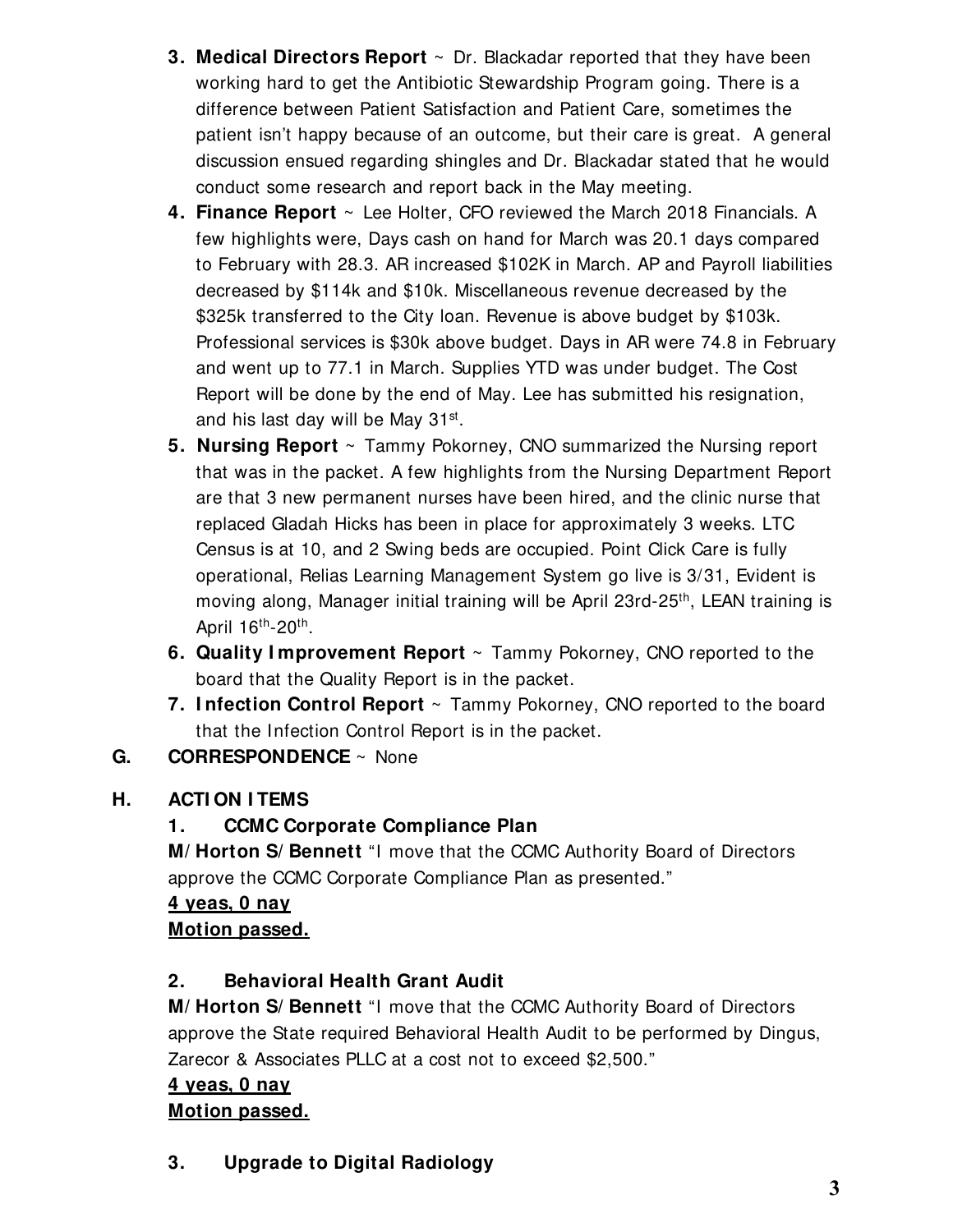**M/ Horton S/ Bennett** "I move that the CCMC Authority Board of Directors approve the upgrade to Digital Radiology for \$56,509 as requested." **4 yeas, 0 nay Motion passed.** 

## **I.** DI SCUSSION I TEMS

## **1. Board Vacancy**

A vote on the Board Vacancy will be at the May Meeting.

## **2. Sound Alternatives Update**

Scot Mitchell explained that CCMC was notified that the DD Grant of \$26k will be eliminated. The telepsychiatrist has been working with the systems and getting them to speak. The Mental Health Trust has offered to help with the integration of Behavioral Health with the Clinic. Thank you to staff for all of the hard work they have been doing to help get the department back on solid footing.

# **J. AUDI ENCE PARTI CI PATI ON**

**Rona Haberman, Clinician at Sound Alternatives** stated that they work really hard. And that she feels fortunate to be in this town and she's grateful that this hospital is willing to continue these services.

## **K. BOARD MEMBERS COMMENTS**

**Horton ~** I appreciate everyone's hard work, and Lee you're going to be missed.

**Carpenter ~** Thanks to Sound Alternatives Staff for sticking through this process, thank you staff for the reports too.

**Bennett** ~ Thank you to everyone.

**Ronnegard ~** Nothing right now.

The Board of Directors and CEO Scot Mitchell had a brief discussion and all agreed that going forward the Board Meetings will be the last Thursday of the month rather than the  $4<sup>th</sup>$  Thursday.

# **L. EXECUTI VE SESSI ON ~ None**

# **M. ADJOURNMENT**

**M/ Bennett S/ Horton** "I move to adjourn the meeting." **Carpenter** declared the meeting adjourned at 8:05pm.

## **Prepared by: Faith Wheeler-Jeppson**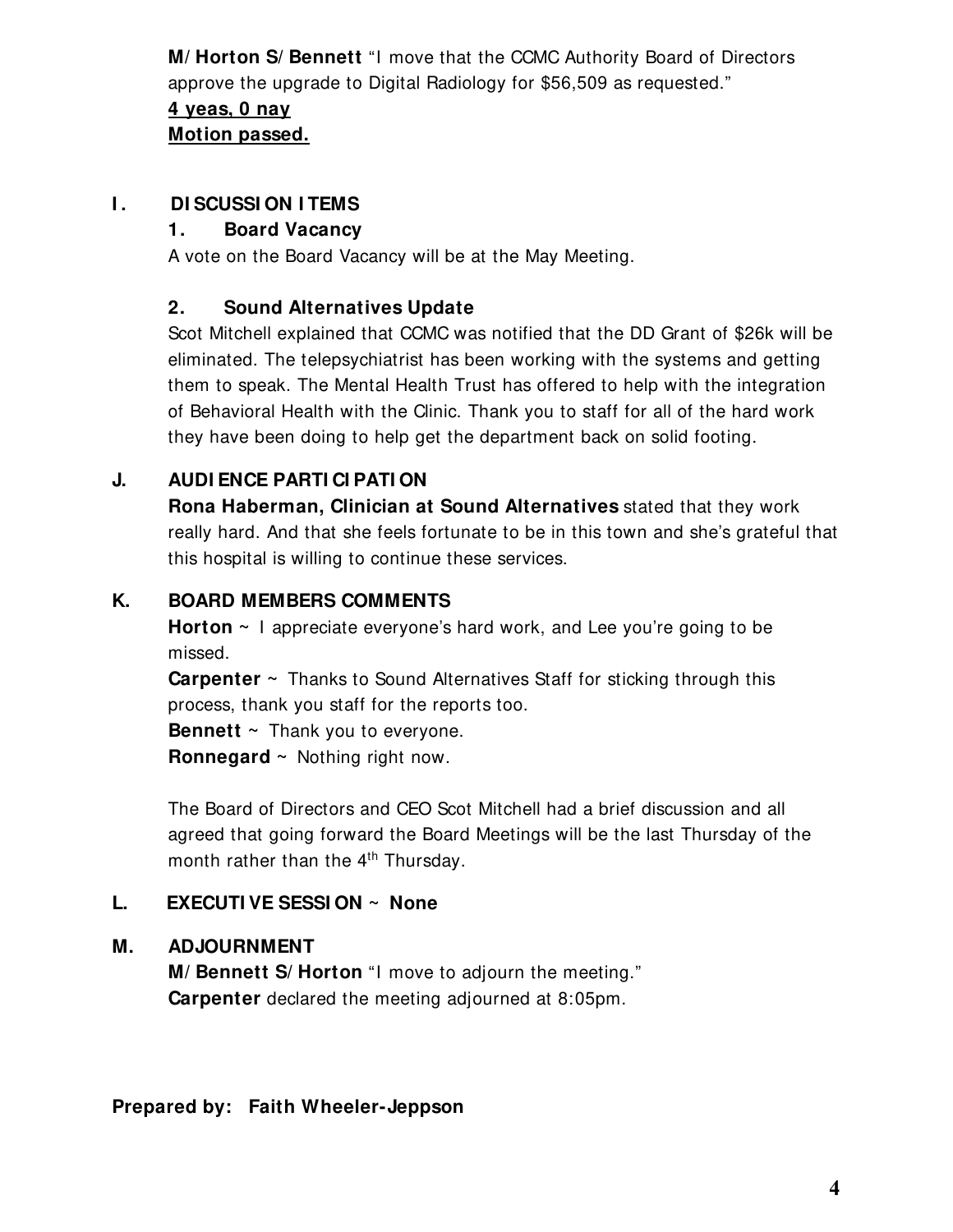

CEO Report to the CCMC Authority Board of Directors May 31, 2018 Scot Mitchell, CEO

#### The Big Picture

As you know the recent situation regarding our telecommunications service has caused a lot of confusion in the community. The FCC has apparently expressed concerns about the high cost of services here in Alaska, and have been conducting an audit of Alaska Communications Service (ACS) since last year. CCMC is charged around \$80,000 per month for our telecommunications service from ACS. We have to pay around \$1,000 per month of this bill, the rest is paid to ACS through the USAC Rural Health Care (RHC) program. While CCMC pays its monthly bill, ASC has not received any of the RHC payments from the USAC since last summer.

ASC recently sent me a letter saying they were going to cancel our telecommunications services at the end of June if we do not pay them the almost one million dollars they are owed from the RHC program. The FCC subsequently sent ACS a letter letting them know that they are bound by contract to continuing providing these services until November of this year, and that they cannot cancel our services as they stated.

We have been working diligently on finding a resolution to this issue. We feel that ACS will not break their contract, but we have also been having discussions with other telecommunications providers to provide these services to CCMC should we need to make a change. I have also been working with our elected delegation and others to try to get a resolution through the government.

Another issue with this same USAC program is that the FCC has recently announced a change to how they pay for these services. Previously they covered 100% of the difference between what we are charged for telecommunications services and what the normal charges are for those services in an urban area. This is the difference between the \$80,000 charges and the \$1,000 that we actually pay each month. With these reductions in payments, our monthly bill will increase to around \$13,000 per month. We have been working with others such as ASHNHA, AHA, NRHA, and our elected officials to try to get this reversed.

The Alaska Legislature has adjourned for this session. Here are a few of the bills that passed and other legislative issues pertaining to CCMC.

 The last few days of the session were a flurry of activity regarding the Medicaid supplemental funding. \$48 million was needed to cover the last few weeks of the 2018 fiscal year, but the supplemental was passed at only \$28 million. This means Medicaid will run out of money a few weeks before the end of the fiscal year on June 30<sup>th</sup>. DHSS has agreed to a payment plan that will allow smaller providers, like CCMC, to continue receiving payments without any interruptions. This does create a larger gap in the Medicaid budget for FYE 2019, so we will have a similar issue that will need to resolve the funding shortfall next year.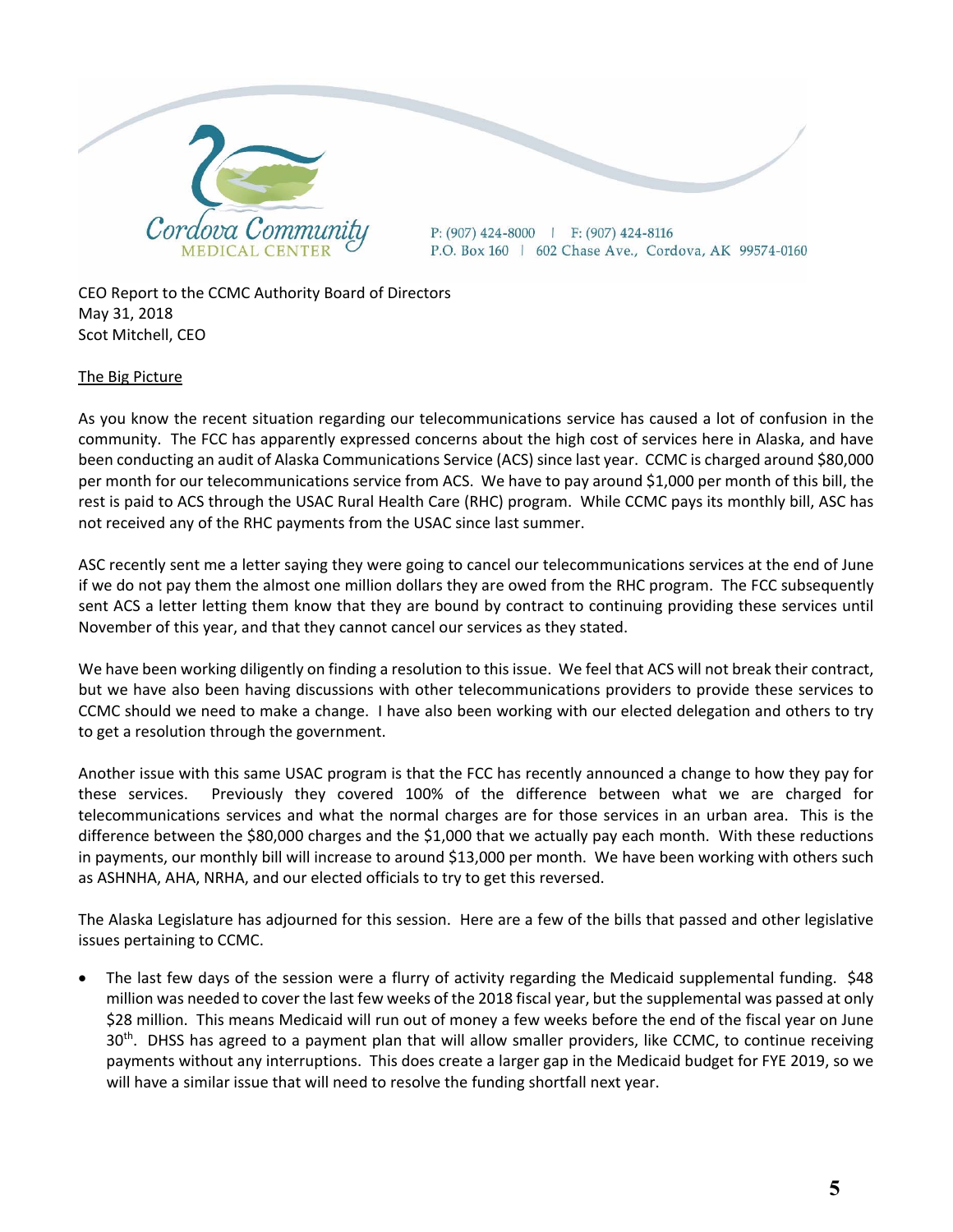- The Department of Health and Social Services budget was reduced by \$30 million to try to move more rapidly on tribal claiming, but the Department believes that only about \$20 million of that will be realized. This could leave a \$10 million general fund deficit on the Medicaid budget next fiscal year.
- SB 169 allows the DHSS to require direct supervision of behavioral health providers by a physician. We're waiting to see how this might impact CCMC.
- SB 108 allows the Executive Secretary of the State Medical Board to grant a physician license in certain circumstances without having to wait for the full board to meet. This has the potential to reduce the time it takes to have a physician licensed in Alaska.
- HB 123 requires health care providers to annually compile and post a list of 60 commonly performed services to include the undiscounted price and any facility fees. It also requires providing a good faith estimate of the cost for any non-emergency health care services as requested by a patient. This new law could prove to be very onerous on all hospitals in Alaska. We are researching the capability of our new EHR system to meet the good faith estimate provision of this law.
- SB 63 prohibits smoking in enclosed spaces in public places along with some other outdoor locations.

#### Status Updates

#### **Service:**

- We continue our efforts at moving the behavioral health services provided by Sound Alternatives into a model that is integrated into the family medicine clinic. Several consultants have started working with us to provide assistance and guidance on our improvement plans. The Alaska Mental Health Trust Authority has again provided us with funding to help with the implementation of our improvement plans for addressing the operational issues within Sound Alternatives. As part of the reorganization and improvement plan, we have changed our staffing plans to include Program Manager and Clinical Supervisor positions. These changes will allow us to become more efficient in the operational aspects of our behavioral health services. The Sound Alternatives staff continue to step up and assist to help make this conversion successful.
- The implementation process for the Thrive EHR system continues. Staff has been involved in numerous training sessions and helping with the build of the system for our facility. This implementation process has not gone as smoothly as the PointClickCare EHR system for the nursing home, but the estimated August 1<sup>st</sup> go live still appears feasible.
- The project to add an uninterruptable power supply (UPS) for the CT scanner is progressing nicely. The UPS unit is onsite and installation is going as expected. This has been a long and drawn out project, but we are finally seeing it come to fruition.

#### **Quality:**

- We have been notified by the Centersfor Medicare and Medicaid Services(CMS) that they are fining us \$25,100 as a result of the long term care survey they conducted late last year. The fine is much lower than they would normally levy due to our financial situation. We have been fighting the unjust findings from this survey since they left. CMS will reduce the fines by 35% if we opt to not file an Informal Dispute Resolution (IDR) to their findings. This amounts to extortion, but due to the financial costs we would incur fighting this unjust survey, I've spoken with our legal counsel and decided to not file an IDR and accept the lower fines. I have been working with other nursing home industry people to try to fight the way the federal surveyors treated our staff and Alaska nursing homes in general. We will continue this effort, despite not filing the IDR, simply due to the cost of fighting the federal government.
- We renewed our contract with Healthcare Quality Service, associated with Washington Hospital Services to perform external peer review of patient charts. As part of our Quality Improvement processes, we will be sending a random sample of charts from each physician, each quarter, to be reviewed by another physician. This is the company that we've been contracted with to perform external peer review of patient charts. We are going to be changing the way we use this service, and will be sending randomly selected charts for review on a routine basis. This will be in addition to any peer review cases requested for other reasons.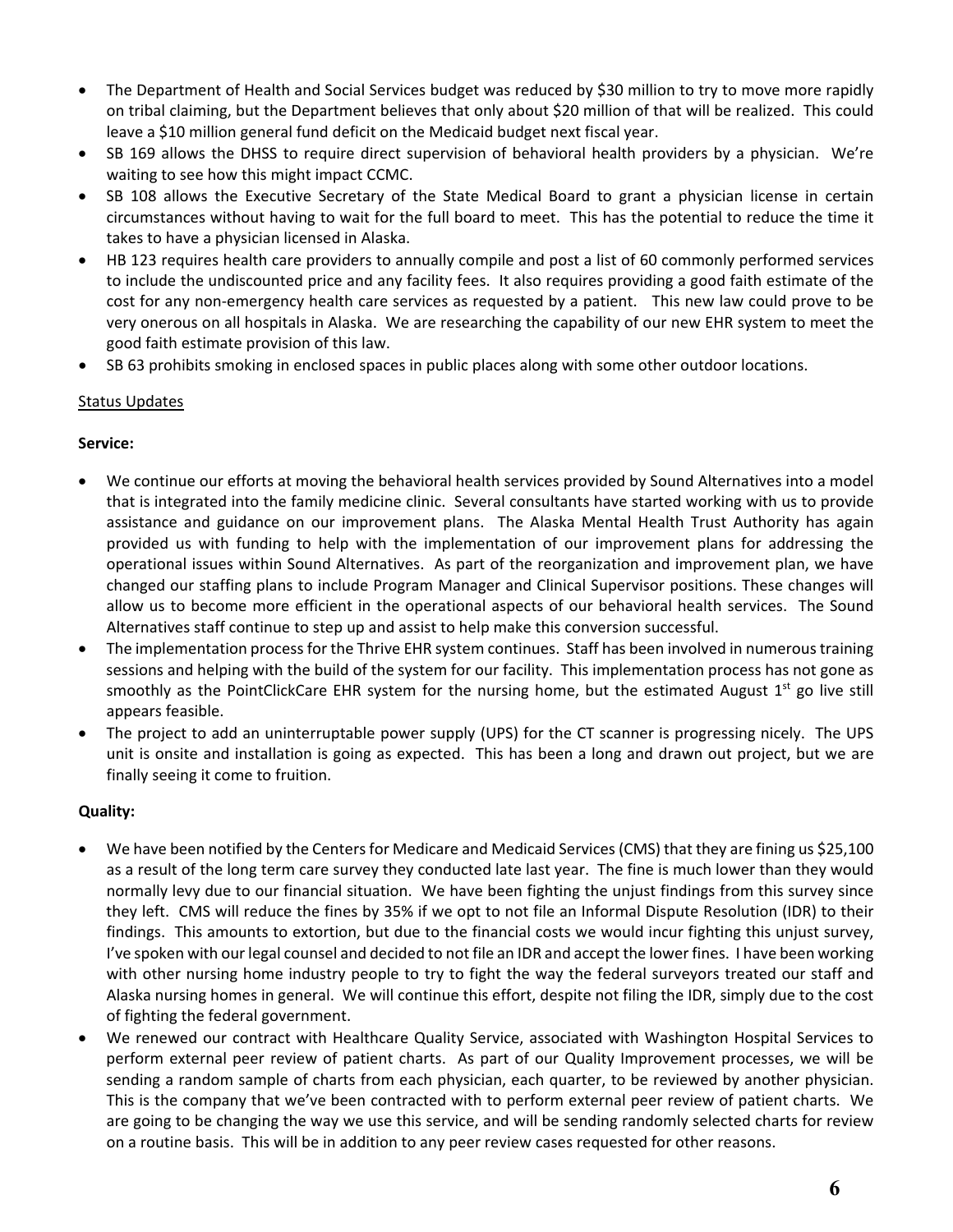- Kelly Kedzierski, our Quality Improvement Nurse will attend the Board meeting this month to provide an overview of our Infection Control process during the Board Development agenda item. This will provide a more detailed overview of the steps we take to meet the regulatory requirements for preventing and treating infections, along with an overview of our antibiotic stewardship program.
- We are close to finalizing the first phase of our LEAN training and projects. We will plan on providing a synopsis of this project to the Board at the June meeting.

#### **Finance:**

- With Lee Holter's resignation as CFO, we are working on a strategy for this positon going forward. We've looked at a couple options for an interim CFO, and Lee Bennett, who has served as interim CFO at CCMC previously, has agreed to help out until we develop a plan. I am also researching another option that would provide us with a team approach to addressing the financial issues. This approach would have a team with a CFO, controller, revenue cycle, accounts payable and materials management experts. These people would be onsite part time and then also provide services remotely.
- We are still waiting on the audit report for 2017. Once we receive it, we'll set up a time for the accountants from Dingus, Zarecor & Associates to present it to the Board.

#### **People:**

- Tammy Pokorney has been working on bringing advanced training for the nursing staff to CCMC. She has the following courses in the works: Trauma Nurse Core Course (TNCC), Advanced Cardiac Life Support (ACLS) and Pediatric Advanced Life Support (PALS). The advanced courses will be taught here at CCMC, and provides an opportunity for our nurses to maintain their competency in these areas. Nurses from Ilanka and some personnel form the City of Cordova EMS will also be invited to participate.
- As mentioned above, we are continuing our re-organization with our behavioral health services. We are continuing to adjust our staffing levels and prepare for the ultimate goal of integrating the behavioral health services with the medical clinic.
- Our staff continue to be actively involved in training and preparation for the implementation of our new EHR in August.
- As part of the Emergency Preparedness grant that we previously received, we were able to purchase ten handheld radios so our staff will be able to communicate more clearly with local emergency services during disasters. On May 24<sup>th</sup>, the State Department of Health and Social Services provided training on the use of these new radios and how to communicate with local and state‐wide emergency personnel.
- At the request of the Medical Staff, we are conducting research into changing our physician model from where we currently employ them, to an independent contractor model. If ultimately we make this move, we will be able to recruit another physician to share call with our current physicians, without increasing the costs to CCMC.

#### **Growth:**

- Dr. Bradford Fenton conducted his first visit at CCMC to see patients on May 4, 2018. We heard some nice comments from patients and staff about Dr. Fenton. His next OB‐GYN specialty clinic is scheduled for August  $17<sup>th</sup>$ .
- We have tried to schedule Dr. Susan Beesley, Pediatrician for a couple visits this summer, but with the Ravn flight schedule changes, we have not yet been able to work this out. We should be bringing privileges requests for Dr. Wesley Gifford, Pediatrician to the Board at the June meeting. Dr. Gifford will be starting to work with the Alaska Neonatology Associates later this summer, and is tentatively planning to have quarterly pediatric clinic visits to Cordova starting this fall.
- We are actively recruiting additional physicians who would be able to help provide coverage for when Drs. Blackadar and Sanders take time off. I have spoken with some locum tenens firms as well as individual physicians about this opportunity.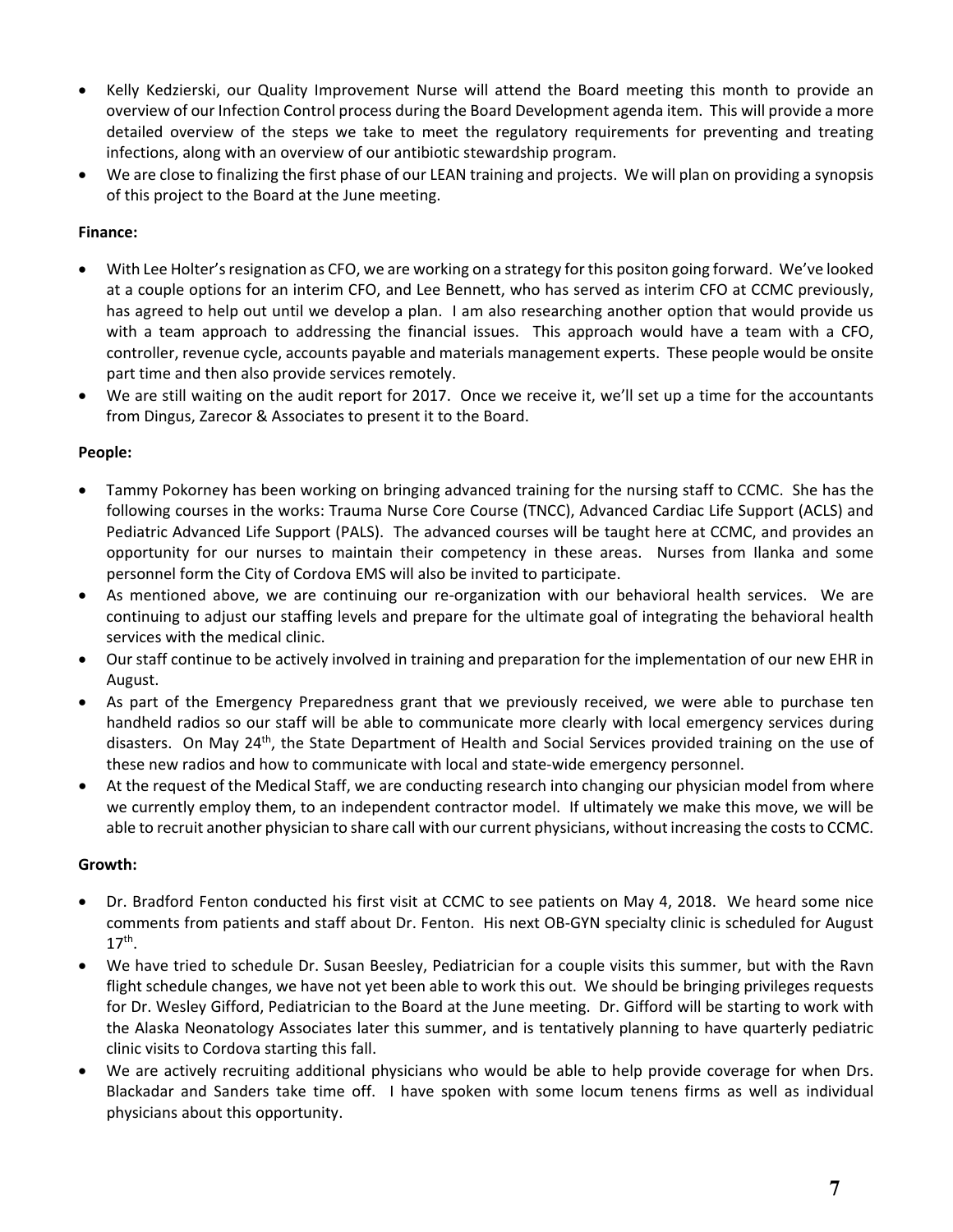#### **Community:**

- We recently purchased a wheelchair lift van using funds that have been donated to CCMC over the years for this purpose. Once we get everything ready, we will have a celebration to thank everyone in the community who donated funds to help us with this purchase. This van will also help us address one of the improvement plan items from the evacuation of the hospital during the tsunami warning in January.
- My next "Lunch with the CEO" will be held June 19<sup>th</sup>. As in the past, I would like to invite one of the Board members to attend. I use this as an opportunity to invite local community and business leaders to come to CCMC and provide them with an update on some of the activities we are involved in, along with some of the challenges that we face.
- I was recently asked to provide a presentation to the Statewide Healthcare Coalition on how CCMC evacuated during the tsunami warning earlier this year. This is a group of healthcare and governmental representatives who are involved in the emergency planning activities for Alaska. As a result of hearing this presentation, Providence Valdez Medical Center has asked me to give a presentation to their Emergency Planning Committee next month. We have received numerous inquiries about how we were able to evacuate the facility so quickly. It's nice for our facility and employees to be recognized for the amazing work they did that night.
- I wanted to let the Board know that I have recently been elected as the Vice President of the Board for the Cordova Chamber of Commerce. I have been on the Chamber Board for over a year now, and I also participate on the Economic Development Committee. As another community involvement activity, earlier this month I spent a few hours with the local EMS crews providing some training forthem on emergency scene management. My past experience as a paramedic allowed me to give them some pointers on how to efficiently and effectively treat patients and get them to the hospital as quickly and safely as possible.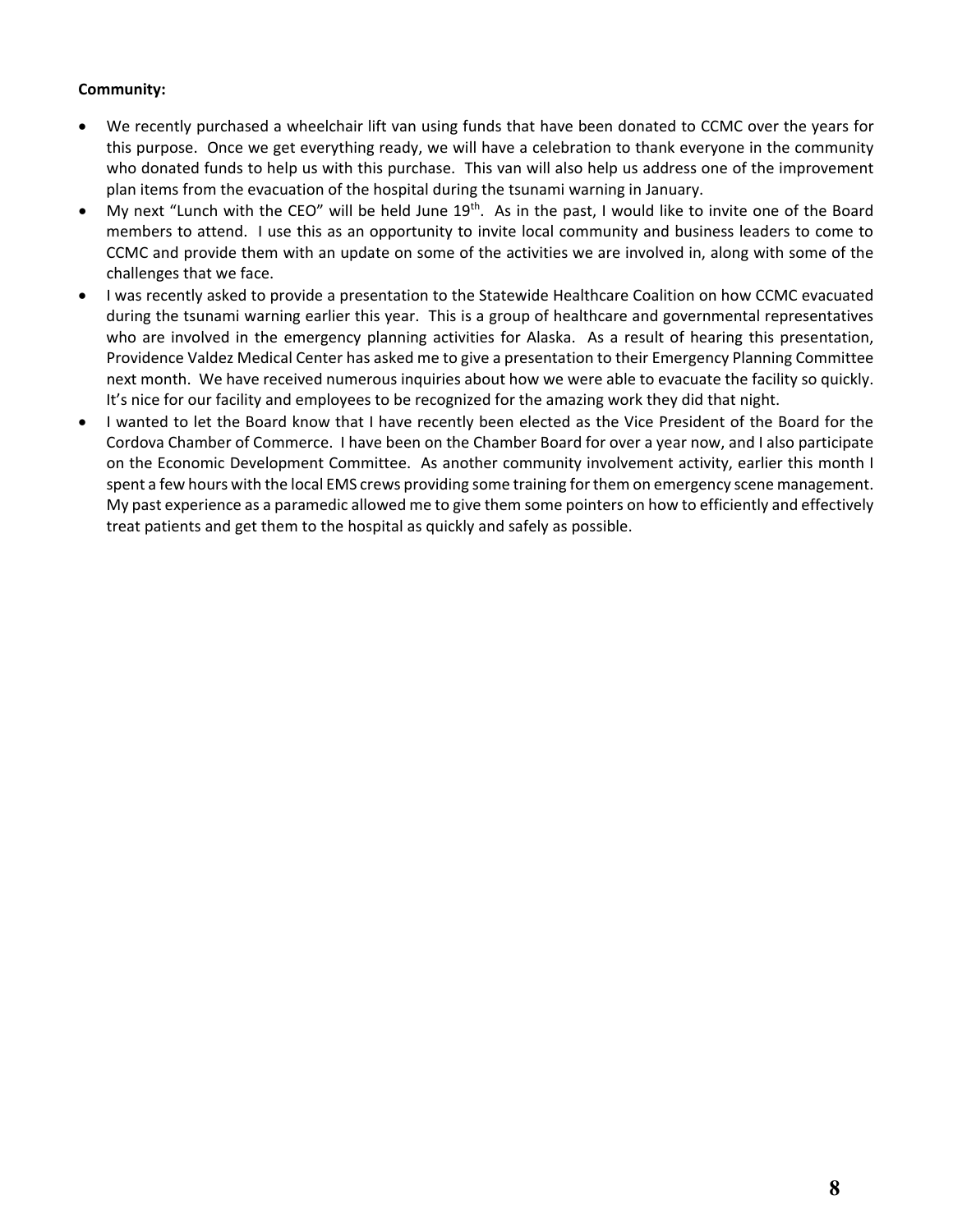

P: (907) 424-8000 | F: (907) 424-8116 P.O. Box 160 | 602 Chase Ave., Cordova, AK 99574-0160

**Date:** May 22, 2018 To: CCMC Authority Board of Directors **From:** Chief Nursing Officer, Tammy Pokorney, RN **RE:** Nursing Report

#### **May 2018 Nursing Activity Update:**

- 1. Staffing:
	- a. Nursing staffing continues to be adequate. We have additional ER travelers over the summer for coverage of training for the new electronic health record.
	- b. The LTC DON interim will train an inbound nurse and we will "grow our own" leadership.
	- c. One CNA was audited for certification and passed thanks to our new learning management system and Kelly Kedzierski's organizational skills.
	- d. The Dietary/Activities staffing is adequate, although volunteers are always welcome.
- 2. Census:
	- a. LTC census is 10 residents. Currently, we have 1 Swing beds occupied.
- 3. The ongoing challenges:
	- a. Technology innovations-See #4. (UNCHANGED)
	- b. Training-requirements for compliance and innovations require additional time.(UNCHANGED)
	- c. Surveys-Continue with the current plans and prepare for the CAH survey in the coming months.
	- d. "Life cycle" management is ongoing with bids for equipment replacement coming in weekly. Expect to have a 90% solution of "must haves" by 15 Jun.
	- e. Trauma training! We are bringing a Trauma Nursing Core Course to Cordova with 6 CCMC and 2 Ilanka nurses attending. We were awarded a \$500 grant from AK Emergency Nurses Association to defer some costs. Training 6 CCMC nurses in ANC for this course would have been nearly \$10K, the course here will be approximately \$3K.
- 4. Systems being implemented at this time:
	- a. Point Click Care-is fully operational for our current patient population. Newest analytics will be visible after next MDS submissions in Jun.
	- b. Relias Learning Management System-Clinical and Non-Clinical Compliance training plans have been established with a completion date of 30 Jun 2018 required. This will align with the CAH survey for the fall.
	- c. EVIDENT-Continue to tweak the system to meet CCMC needs and requirements. Training at present is not the ideal format for a small facility with limited staff. Working with the implementation team for effective alternatives.
- 5. LEAN training occurred 16-20 April. 5 Instructors Report out on Friday 25 May for 5 projects. Anticipate a list of possible projects by 30 Jun.
- 6. The UAA staff visited Cordova for an ADN/RN program with clinical support/training completed here at CCMC beginning in 2019. Interest is high and interoperability with PWSC and UAA will continue.
- 7. Please review the quality reports from Kelly.

Please let me know if there are any questions.

Tammy Pokorney CNO